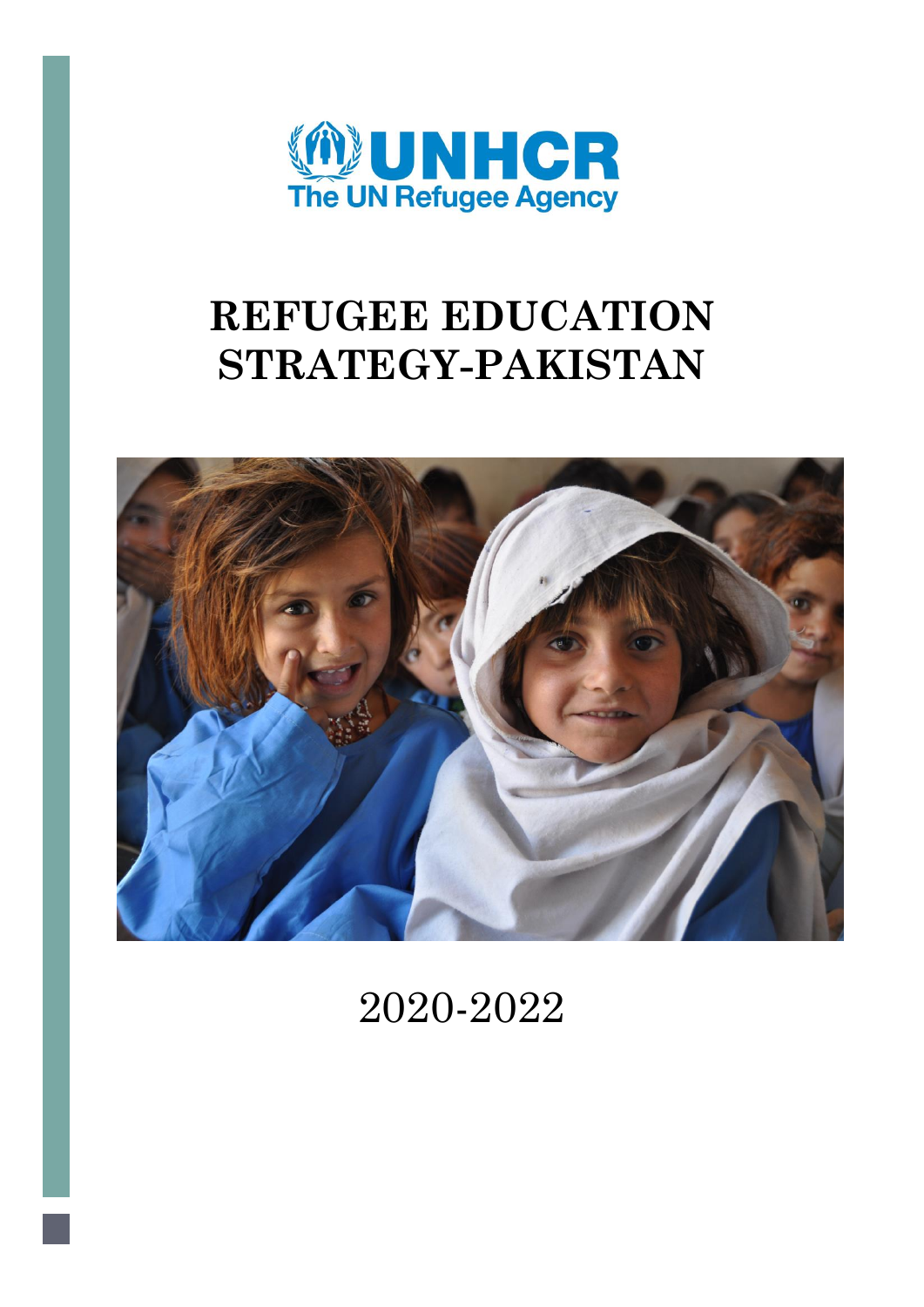#### **FOREWORD**

Despite the overall challenging socio-economic context, the Government of Pakistan has placed the highest priority on protecting and assisting refugees, including maintaining an open and generous approach to enable Afghan refugee children to access public schools. The government has recognized this as a foundational investment in the human capital of the future generations and the preparation of their eventual safe and sustainable return to Afghanistan.

UNHCR's global education strategy encourages an early adoption and use of the host country curriculum; particularly in protracted refugee situations. This allows refugee students to more easily progress from primary to higher education and provides refugee students access to accredited national-level examinations and certification.

In the case of registered Afghan refugees in Khyber Pakhtunkhwa and Balochistan who attend UNHCR-funded schools in Pakistan, this important adoption of, and transition to, the host country curriculum, began in 2018 and will be fully supported until 2024.

The refugee students' transition to Pakistan's curriculum will enable UNHCR and its partners to optimize the use of resources towards improved education opportunities and services for registered Afghan refugees and their host communities. This will be attained through close alignment with the Government's educational development policies and provincial education sector plans and priorities. By collectively investing in Government and UNHCR education programmes, humanitarian and development donors will greatly improve the quality and inclusiveness of Pakistan's national education system without discrimination.

Ruen. de

Ruvendrini Menikdiwela Representative UNHCR Pakistan December 2019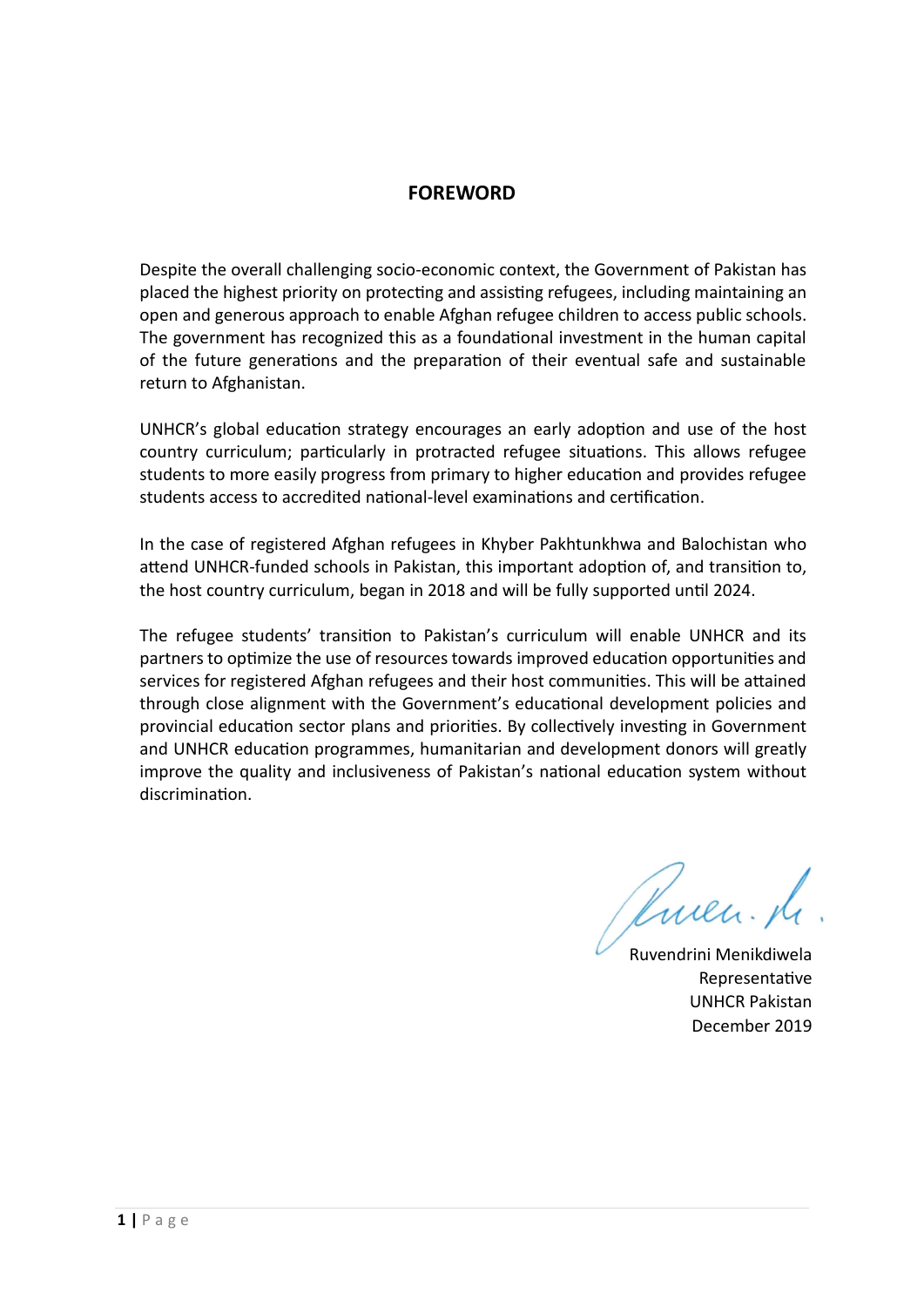### **REFUGEE EDUCATION STRATEGY PAKISTAN 2020-2022**

### **RATIONALE**

The revision of the UNHCR Education Strategy comes about in the fortieth year of Afghans' cross-border displacement into Pakistan. As such, it focuses on the protracted nature of the situation and proposes solutions that encapsulate the right of children and youth to education as enshrined in the Convention on the Rights of the Child (CRC). In continued partnership with the Government of Pakistan, UNHCR will further its advocacy and support refugees' access to a decent education including their inclusion within the national education system, regardless of their gender, race, ethnicity, religion or disability.

The UNHCR Education Strategy also aims to support the Government of Pakistan in creating a most favorable social environment for continued refugee protection and the equal provision of quality education for refugee and host communities alike, while strongly encouraging sister UN agencies, development partners, civil society and academics to also advocate for and include refugees in their ongoing humanitarian and development programs.

### MISSION STATEMENT AND KEY **OBJECTIVES**

This strategy adopts approaches that support an inclusive and equitable quality of education for refugee and asylum seeker children and youth (and their host communities) to enable them to realize their full potential, build their resilience and contribute to their communities.

The following objectives are identified for the UNHCR Pakistan 2020-2022 Education Strategy:

- 1. Access to *quality* primary, secondary and tertiary education
- 2. Increase girls' participation in education
- 3. Include refugees within the public education programs and systems
- 4. Strengthen the linkages to education pathways

#### OBJECTIVES OF THE UNHCR GLOBAL **REFUGEE** EDUCATION STRATEGY 2030



Promote equitable and sustainable inclusion in national education systems for refugees, asylum seekers, returnees, stateless and internally displaced persons;



Foster safe, enabling environments that support learning for all students, regardless of legal status, gender or disability;



Enable learners to use their education toward sustainable futures.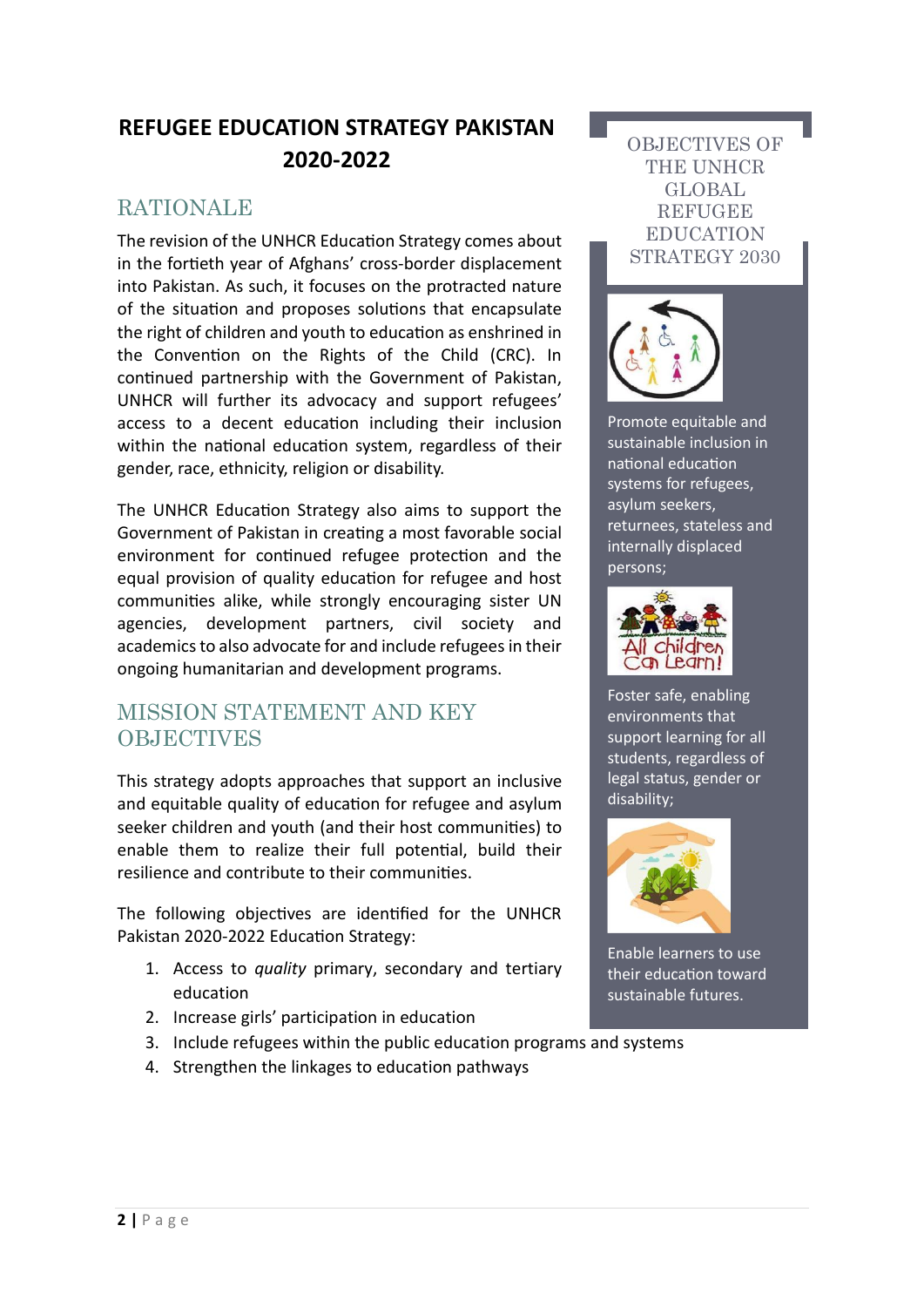### **CONTEXT**

UNHCR has been providing access to primary education to Afghan refugees for the past four decades. 2019 marks the fortieth year of the major refugee influx in Pakistan.

At the outset of their arrival, some 96% of the refugee population were living in refugee camps and villages and emergency education was provided on-site. During the mid-1990s, Afghan refugees gradually started to move out of refugee villages into urban areas. Today, only 32% of the registered refugee population reside in 54 refugee villages throughout the country, while the majority (68%) reside in urban and semi-urban areas alongside their host communities.

At the end of 2019 there are still 1.4 million registered Afghan refugees in Pakistan, out of which 500,000 children are of school-age going age. Many of these children have been accessing Pakistan's national education system. Available data suggests that more than 20% of refugee children that are enrolled in schools attend Pakistani public schools, followed by Afghan and Pakistani private schools. As the current refugee situation continues it is foreseen that the progressive move towards urban areas and the number of Afghan refugees attending public schools, will increase.<sup>1</sup>

Understanding this reality and considering the protracted and still uncertain nature of the Afghan refugee situation in Pakistan, UNHCR must channel more of its resources in support of targeted interventions to help improve the quality of Pakistan's national education system in the refugee affected and hosting areas and support the refugees' access to these educational facilities. In-line with the Global Compact on Refugees, investments in Pakistan's national education system will benefit both the refugee communities and their Pakistani hosts. The UNHCR education strategy will demonstrate the importance of burden-sharing with Government and support the absorption capacity of schools to mitigate the impact of refugee children's inclusion within the national education system.

For the past forty years UNHCR has, and will continue to, fully fund the refugee education programmes over 146 schools in the refugee villages (103 schools in Khyber Pakhtunkhwa, 35 in Balochistan, 08 in Punjab) catering for the education needs of some 56,000 children. UNHCR continues to assist students in obtaining a quality education through the provision of textbooks, learning material and uniforms alongside scholarship support to those seeking higher education. UNHCR also supports the salaries of 1,319 teachers, education advisors and support staff. In long-standing partnership with the Albert Einstein German Academic Refugee Initiative Program (DAFI), UNHCR has also supported Higher Education Scholarships, and in 2019, 419 students benefitted from the scholarship program.

 $\ddot{\phantom{a}}$ 

<sup>1</sup>UNHCR, Mapping of Education Facilities and Refugee Enrolment in Main Refugee Hosting Areas and Refugee Villages in Pakistan, 2017.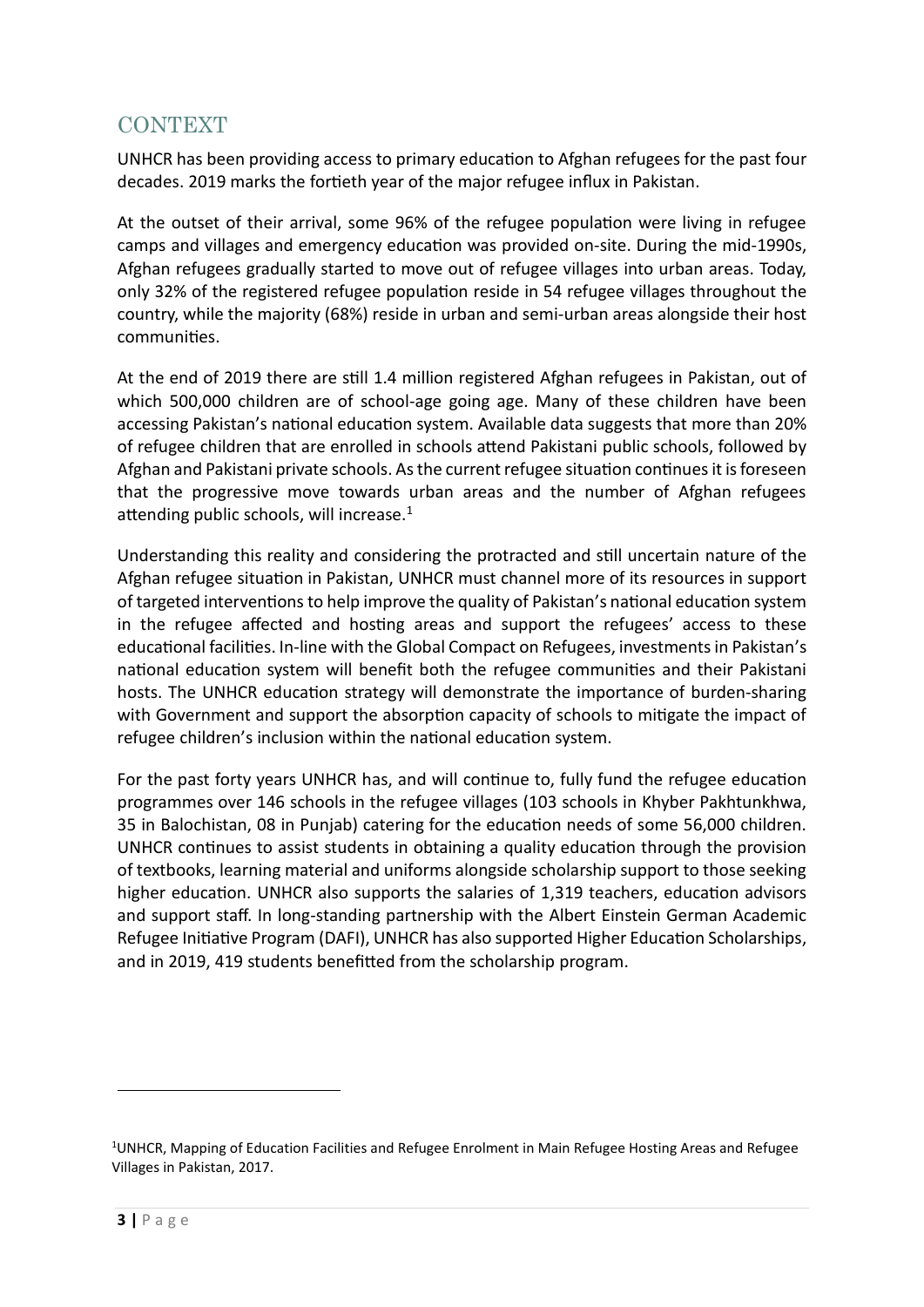### METHODOLOGY

The revision of the UNHCR Education Strategy was based on a desk review of qualitative and quantitative data, participatory assessment (PA) feedback, focus group discussions (FGD) and key indicator interviews (KII) were conducted with the refugee communities that included girls and boys, youth, mothers, teachers, community elders and leaders in the Refugee Villages and urban areas. A reflection of the lessons learnt during the previous education strategy (2016-2019) supported the discussions; and a review of the UNHCR Education Retreat conclusions and comprehensive education mapping reports (2016 and 2017) was undertaken in conjunction with the Refugee Village school mapping survey conducted during the first half of 2019. The UNHCR Pakistan Education Strategy for 2020- 2022 has also been informed by the Agency's Global Refugee Education Strategy 2030, the Global Compact on Refugees, and the multi-year regional Solutions Strategy for Afghan Refugees (SSAR).

Internal consultations were held with UNHCR staff in the Education, Protection and Programme Units, the two Sub-Offices and with senior management. The provincial Commissioneratesfor Afghan Refugees were also consulted during meetings and discussions.

The zero draft was shared externally with the UN and development partners, UNHCR NGO Partners, the Federal Ministry of Education and provincial education departments for their comments and review. Workshops were arranged to capture their feedback and advice concerning the ongoing inclusion of Afghan refugees in their program. The zero draft was peer reviewed by UNHCR's Education Section under the Division of Resilience and Solutions (DRS) in Copenhagen and the Regional Bureau for Asia Pacific, in Bangkok.

While UNHCR Pakistan's Education Strategy 2016-2018 placed emphasis on a phased transition from the Afghan to the Pakistani national curriculum in all UNHCR-funded schools in the Refugee Villages, the revised Strategy will try to consolidate the lessons learnt during the implementation period for the previous Strategy and endeavour to improve the education services provided to refugees and asylum seekers. The transition is allowing refugee students to progress from primary to secondary education within the same education system with greater access to accredited national level examinations and certification. It is easing students access to tertiary education without the need for equivalence of qualifications from another education system. As part of the process, Afghan refugee teachers already teaching in the Refugee Village schools were provided training on the Pakistani curriculum through a customized government program by the provincial institutes for teacher education in Khyber Pakhtunkhwa and Balochistan provinces.

Fifty-one Home Based Girls Schools (HBGS) have been set up in Khyber Pakhtunkhwa and Balochistan for out-of-school girls who would otherwise not be allowed to attend regular school because of cultural reasons. Female teachers were also hired to teach at the HBGS and ensure a safe and satisfactory learning environment for the female students. In Balochistan, satellite classes and early childhood education centers also assisted students living in remote locations to access learning opportunities.

Advocacy with the provincial governments was undertaken for inclusion of refugees in provincial education sector plans to ensure that children's needs are reflected in relevant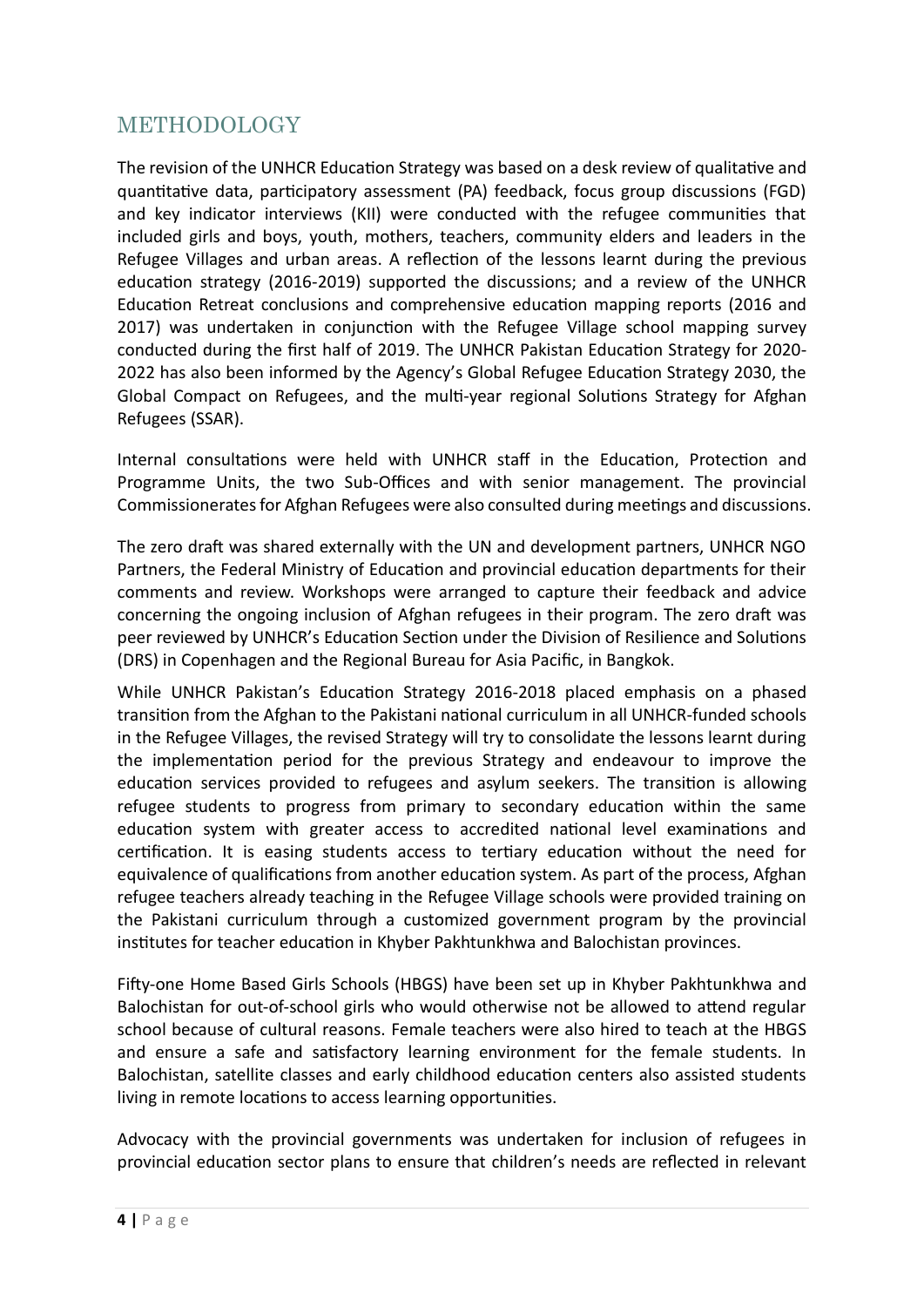planning and budgeting processes, allowing for a coordinated response and mobilization of additional resources.

Agreement by the Academy of Educational Planning and Management for inclusion of refugee data in the National Education Management Information System (NEMIS) and provincial EMIS will provide a basis for evidence-based advocacy, resource mobilization and targeted interventions. Disaggregated data will also help better illustrate Pakistan's generosity and contribution to international refugee protection and the burden shouldered by the host communities and national systems.

Stronger linkages with livelihoods programmes and a focus on alternative learning pathways will be essential in order to ensure that the large number of out-of-school children can be brought into the education fold and given opportunities to acquire livelihoods knowledge and skills.

### **TARGETS**

UNHCR Pakistan aims to align itself with UNHCR's global targets in pre-primary, primary, secondary and tertiary education striving towards enrolling more refugee and displaced children and youth while focusing on achieving parity for girls, children and youth with disabilities and other disadvantaged groups during the three-year implementation period of the revised Education Strategy.

### ALIGNMENT

This revised Education Strategy is fully-aligned with the Government's education priorities outlined in the 2018 National Education Policy Framework. This includes: i) decreasing the number of out-of-school children and increasing school completion; ii) ensuring uniformity in education standards (e.g. common curriculum and teaching and learning standards, etc.); iii) improving the quality of education; and iv) enhancing access to and relevance of skills training.

In addition, it also takes into consideration Afghanistan's National Education Strategic Plan 2017- 2021 that emphasizes educational quality and relevance, equitable access, and efficient and transparent management.

The Education Strategy takes its direction from the Global Compact on Refugees and the UNHCR's Global Refugee Education Strategy that acknowledges the need for burden sharing and supporting governments hosting refugees. In that regard, partnerships with all stakeholders including government are paramount. Humanitarian and development agencies and civil society; the focus is self-reliance through investing in refugees and host communities and working towards their durable solution.

Guided by the Sustainable Development Goals, in particular SDG 4 which calls for inclusive and equitable education for all, the Convention on the Rights of the Child, the Child Protection Framework and the Alternatives to Camps Policy, this Strategy also takes into account the principles of non-discrimination; adherence to the best interests of the child; the right to life, survival and development; and the right to participate.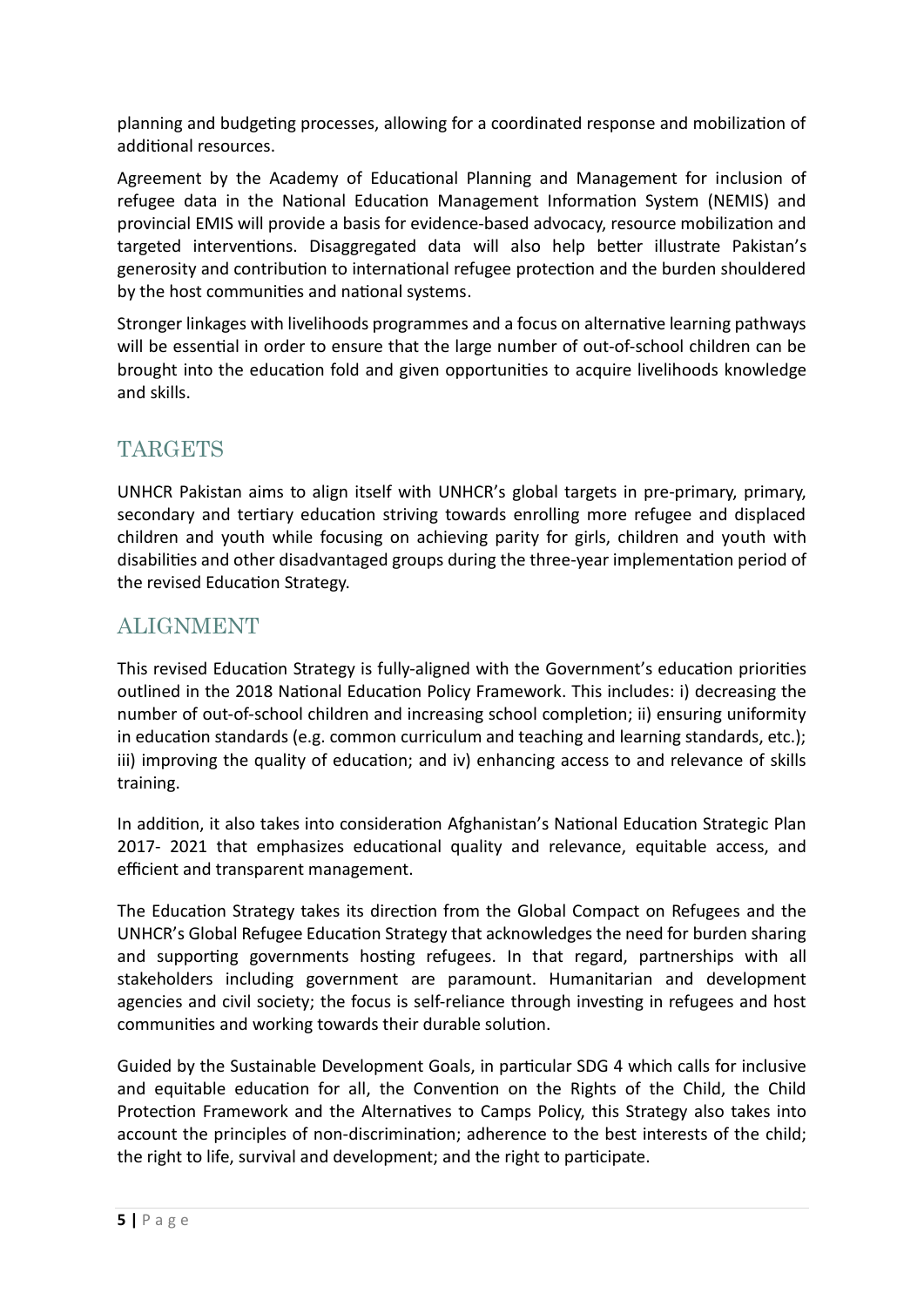The Strategy is also aligned with the multi-year regional Solutions Strategy for Afghan Refugees (SSAR), implemented by the Governments of Afghanistan, Iran and Pakistan with UNHCR's support, which identified youth empowerment through education and skills training as its cross-cutting priority theme.

Linkages have been developed in this Education Strategy with the UNHCR Pakistan strategies concerning Livelihoods, Health, Protection and Solutions, Community-Based Protection and Youth Empowerment. This will help ensure that not only do children go to school and acquire the knowledge and skills to lead productive lives, but the benefits of education extend well beyond learning to include meaningful employment, better health, protection against sexual and gender-based violence, self-reliance, civic participation, and supporting a conducive environment for Voluntary Repatriation and sustainable reintegration back home in Afghanistan.

### OBJECTIVES AND ACTIVITIES

The objectives for the UNHCR Pakistan 2020-2022 Education Strategy include:

- 1. Access to *quality* primary, secondary and tertiary education
- 2. Increase girls' participation in education
- 3. Include refugees within the public education programs and systems
- 4. Strengthen the linkages to education pathways

**Objective 1**: Access to *quality* primary, secondary and tertiary education Activities required to achieve this objective include:

- i) Maintain Refugee Village schools in locations where no public schools are available;
- ii) Prioritize community funded schools in Refugee Villages by supporting the community to manage and eventually self-sustain these schools;
- iii) Ensure access to public schools for refugees and asylum seekers through advocacy with national, provincial and district education authorities (including school heads and administrators) and other government departments as required;
- iv) Standardise school management committees (SMCs) terms of reference and provide capacity-building training to SMCs in refugee village schools;
- v) Register Refugee Village schools with the provincial governments for EMIS codes and inclusion by the provincial monitoring / supervisory district authorities;
- vi) Use the public-private partnership model, appropriately, to support education delivery and further enhance school enrollment and student learning outcomes;
- vii) Prioritize children with disabilities and support upgrading facilities to allow easy access;
- viii)Provide remedial classes to children that may struggle with some subjects in school;
- ix) Introduce low-cost, local educational technological solutions to improve quality and strengthen the capacity of teachers in Refugee Village and public schools;
- x) Provide cyclical teacher training to Refugee Village school teachers through the provincial authorities to improve their capacity, skills and knowledge;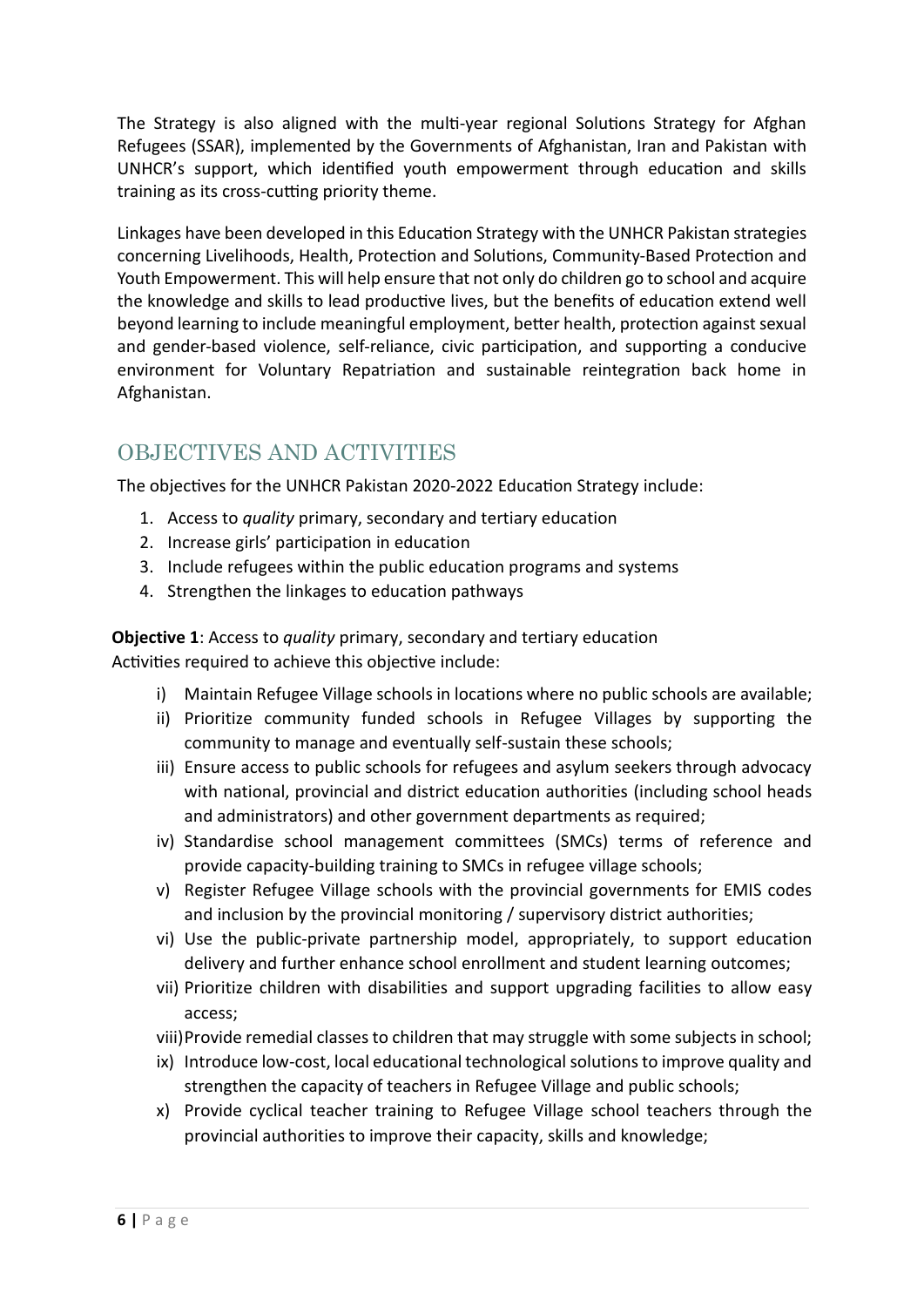- xi) Resolve the long delays in acquisition of equivalency certificates for higher secondary Afghan qualifications with the Inter Board Committee of Chairmen (IBCC), Afghan Embassy, UNHCR Afghanistan and the Ministry of Education, Afghanistan;
- xii) Advocate for the inclusion of refugees in the Annual Status of Education Report (ASER) learning assessment survey conducted by the Idara-e-Taleem-o-Agahi;
- xiii)Advocate with the Higher Education Commission for the same fee concessions in tertiary level institutions for mandate refugees.

**Objective 2:** Increase girls' participation in education

This objective will be achieved through implementation of the following activities:

- i) Scale-up Home-Based Girls' Schools for older, out-of-school girls, introducing provincial government's certified accelerated education curriculum to allow girls to complete their primary cycle in thirty-two months and enrol in formal secondary schools;
- ii) Prioritize incentives for girls and their progression from primary to secondary school;
- iii) Use Afghan refugee youth as role models to encourage the participation of girls in schools to help reduce the high drop-out rate at the primary level;
- iv) Pilot connected learning programmes for refugees that live in remote locations, with a focus on girls who cannot access universities due to cultural constraints;
- v) Train teachers and school management committees to report cases of sexual and gender-based violence (SGBV) and provide appropriate support to children.

**Objective 3:** Include refugees within the public education programs and systems

The following activities will be implemented to achieve this objective:

- i) Advocate for inclusion of refugee children in provincial education sector plans, including through the Global Partnerships for Education focal point for Pakistan;
- ii) Sign Letters of Understanding (LOUs) with key development partners to include refugees in their ongoing education programmes;
- iii) Provide Urdu and English language support to students in Refugee Village schools to assist with the curriculum transition;
- iv) Use RAHA Program funding in consultation with provincial education authorities and the Commissionerate of Afghan Refugees (CAR) to both up-grade and increase the absorption capacity of public schools through the construction of additional classrooms, toilet and washroom facility, science and computer labs, and training for teachers, education administrators and school management committees.

#### **Objective 4:** Strengthen the linkages to education pathways

This objective will be achieved through implementation of the following activities:

i) Provide information to secondary level refugee students about certified government technical and vocational courses and skills-training centres;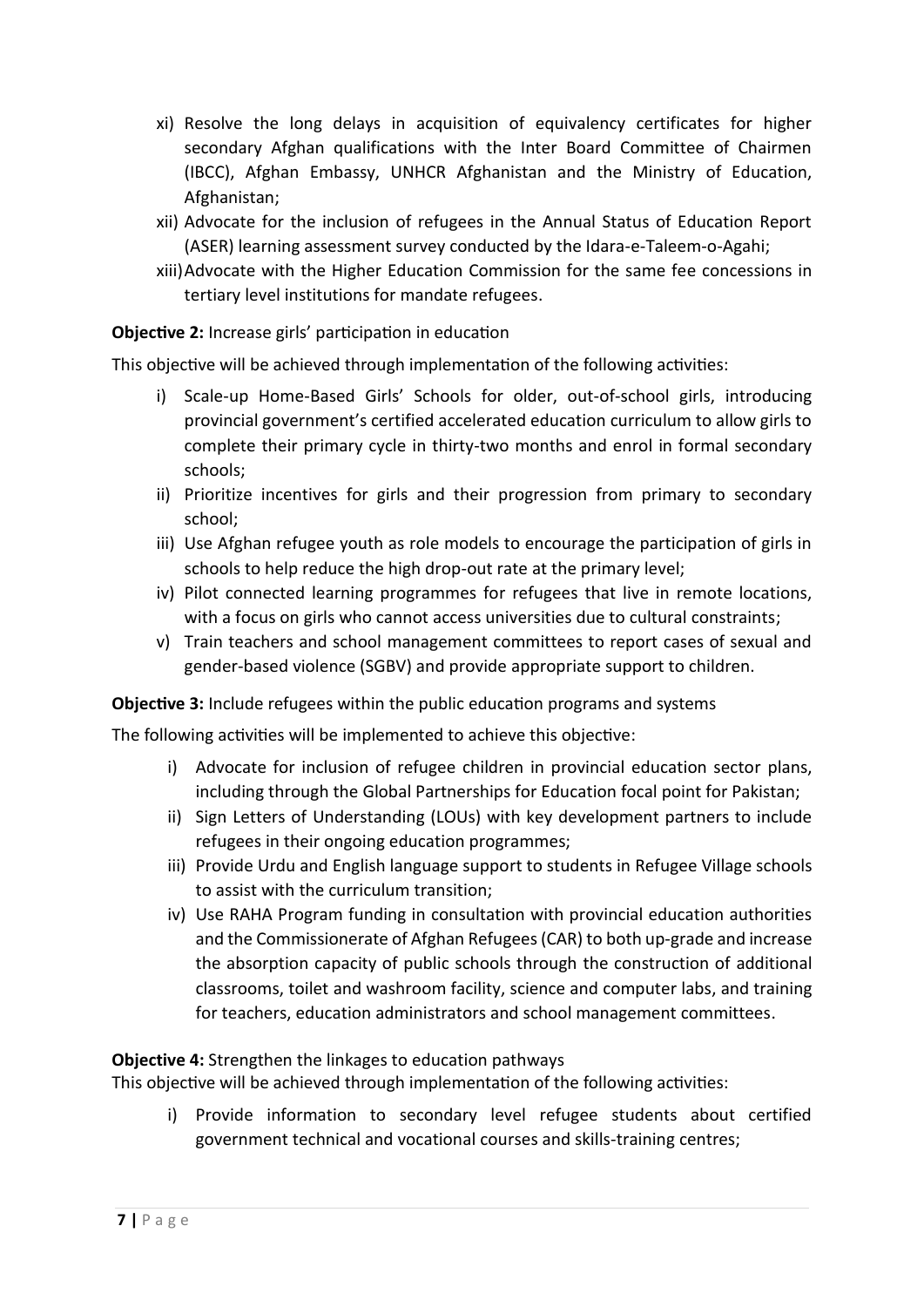- ii) Allocate a percentage of students to be selected from Refugee Village schools for the UNHCR funding provided to the National Vocational & Technical Training Commission (NAVTTC) for training of refugee and host community youth;
- iii) Establish links across the border to connect with DAFI alumni for employment opportunities in Afghanistan, possibly through the DAFI alumni portal;
- iv) Identification of government programmes launched to ensure enrolment of out of school children and advocate for inclusion of refugees in these programmes;
- v) Advocate the inclusion of refugee youth in government led initiatives such as *Ehsaas* (percipience or consciousness) and *Kamyab Jawaan* (successful youth) programs.

### STRATEGIC APPROACHES

The Education Strategy will employ the following strategic approaches to ensure successful implementation of the UNHCR education programme in Pakistan:

#### **1. Partnerships**

To ensure the inclusion of refugees in the national education programs, it is vital to realize the importance of investments in and capacity-building of the education system. UNHCR cannot achieve its refugee education objectives without the support of the Government of Pakistan, sister UN agencies such as UNICEF, UNESCO, WFP and ILO, development partners such as DfID, USAID, GIZ, the European Union and the World Bank. UNHCR and its education partners will participate in the SDG 4 development groups meetings and continue advocacy efforts to include and expand refugee children's access to all levels and forms of education through public, private, refugee community self-funded, or UNHCR-funded education facilities.

In addition to local education initiatives, global mechanisms that support education, for example, the Global Partnership for Education (GPE) can be leveraged to ensure that support for inclusion of refugees is discussed with the government at the highest level. In addition, the 'Education Cannot Wait' fund supports education in crisis settings. It pools funds for governments, non-governmental organizations and donors, and aims to improve collaboration and coordination between humanitarian and development actors, encouraging national ownership of programs and addressing both immediate and long-term needs.

#### **2. Capacity-building**

The support of the national and provincial governments and civil society partners to implement the education strategy is vital, but it is also imperative to focus on building and strengthening their capacities to understand the specific issues relevant to the education of refugee and asylum seeker children and youth and to ensure joint ownership and more collaborative commitment.

The inclusion of refugees in the national public education system requires that UNHCR support the education departments at the national, provincial and district levels. Such support must include training on administration and management services to a range of public and private sector partners.

#### **3. Innovation**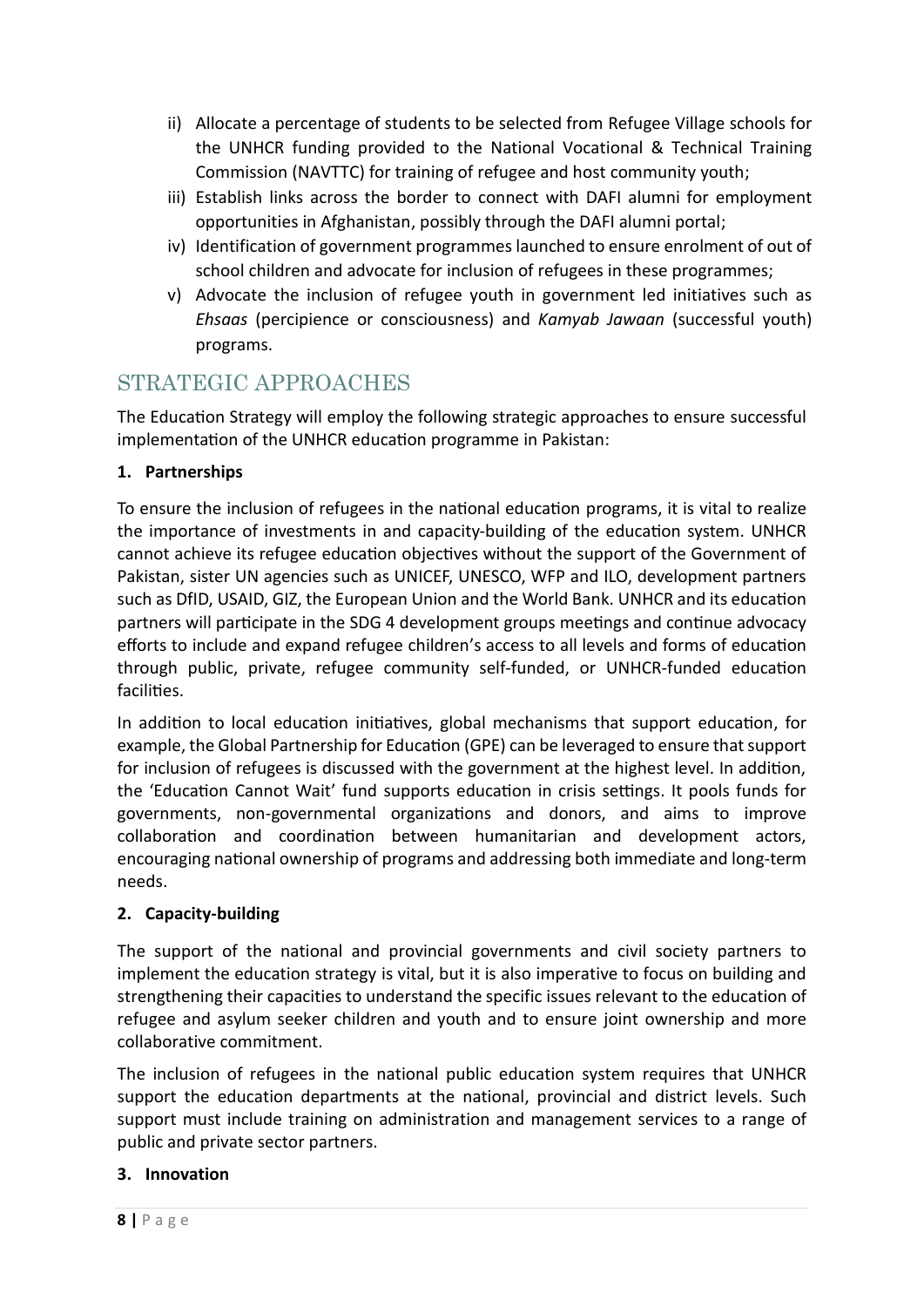In any protracted refugee situation where remoteness, mobility and cultural issues can be barriers to effective education delivery, UNHCR must capitalize on opportunities to support innovative practices at all levels of education. The application of technology to education and learning offers a range of benefits from improving data collection, building the capacity of teachers to become facilitators of learning, to driving down costs and offering low cost solutions such as off-line material based on the national curriculum. Ultimately, innovation and investments in alternative learning pathways like open educational resources (such as massive open online courses - Coursera and Kolibri to name a few) can be offered as solutions for refugee children and youth, especially girls and young women that are unable to easily access education or achieve the desired results for lack of available resources.

#### **4. Evidence-based interventions**

Schools, colleges, universities and other educational institutions where refugees are enrolled hold large amounts of data related to students and teachers. This data must be analyzed to strengthen knowledge and insights that improve the effectiveness of the educational institutions and UNHCR activities in the education sector. Students' behavior, students' exam results, and the development of each student as well as the educational needs based on changing educational requirements will be supported through statistical analysis. The use of standardized data will pave-the-way for refugee students to learn in more exciting ways**.**

#### **5. Cross-border interventions**

Without a strong and clear cross-border component, UNHCR's efforts in Pakistan in the education, protection, health and livelihood sectors are less likely to be successful. No matter how creative or active UNHCR is in Pakistan, there are limits to what it can achieve without the active cooperation of UNHCR, IOM, World Bank and GIZ, the Ministry of Education and other partners in Afghanistan. Issues such as equivalence of Afghan certificates in Pakistan, recognition of Pakistani certificates in Afghanistan, job opportunities for educated youth and social inclusion programs require combined solutions and cross-border collaboration. Indeed, the most promising education activities are multilateral and regional, where there is greater potential to strengthen mechanisms for cooperation and coordination.

END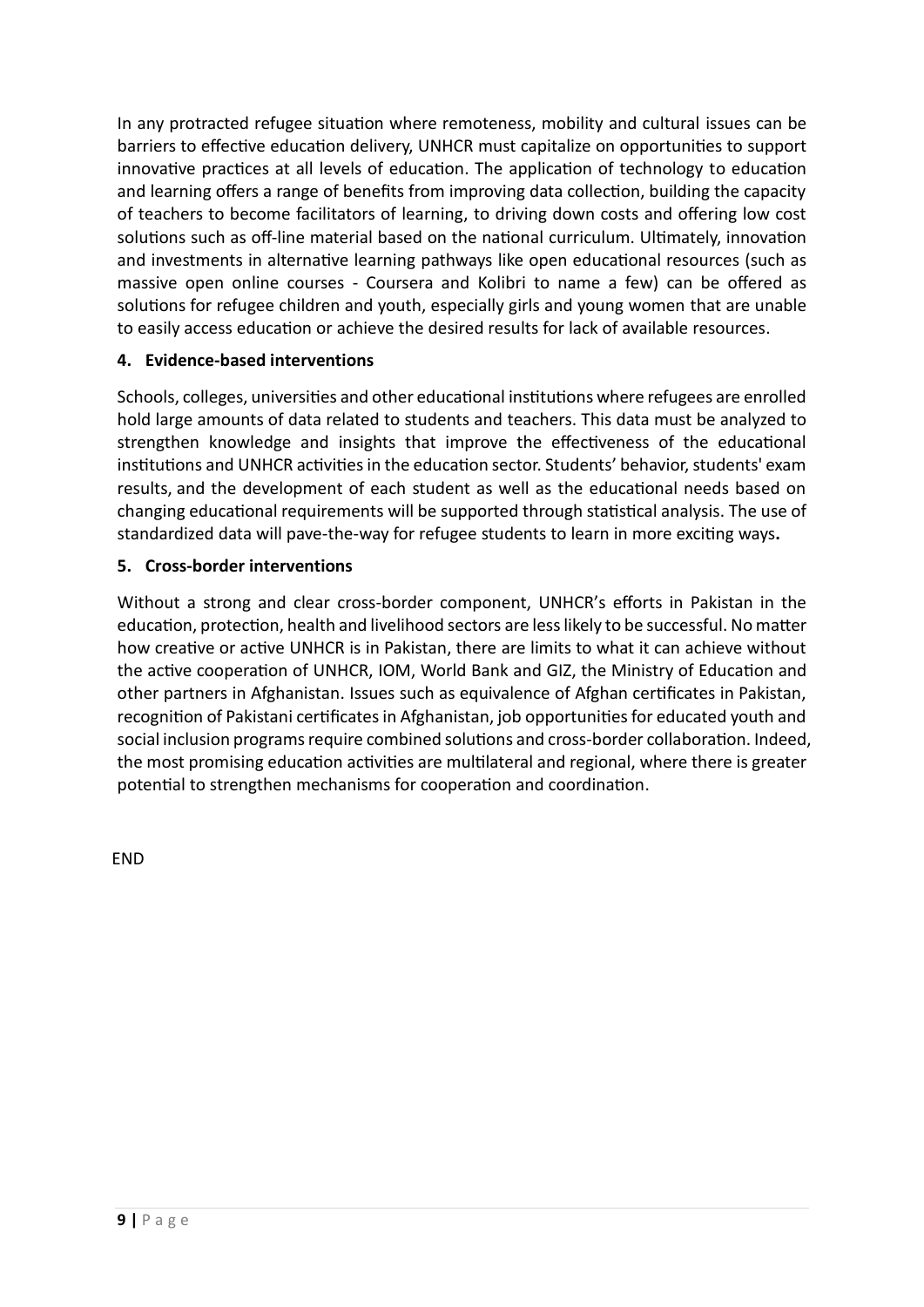### ANNEXES

Annex 1: Implementation Plan

Annex 2: Mind-map of key interlocutors in the education sector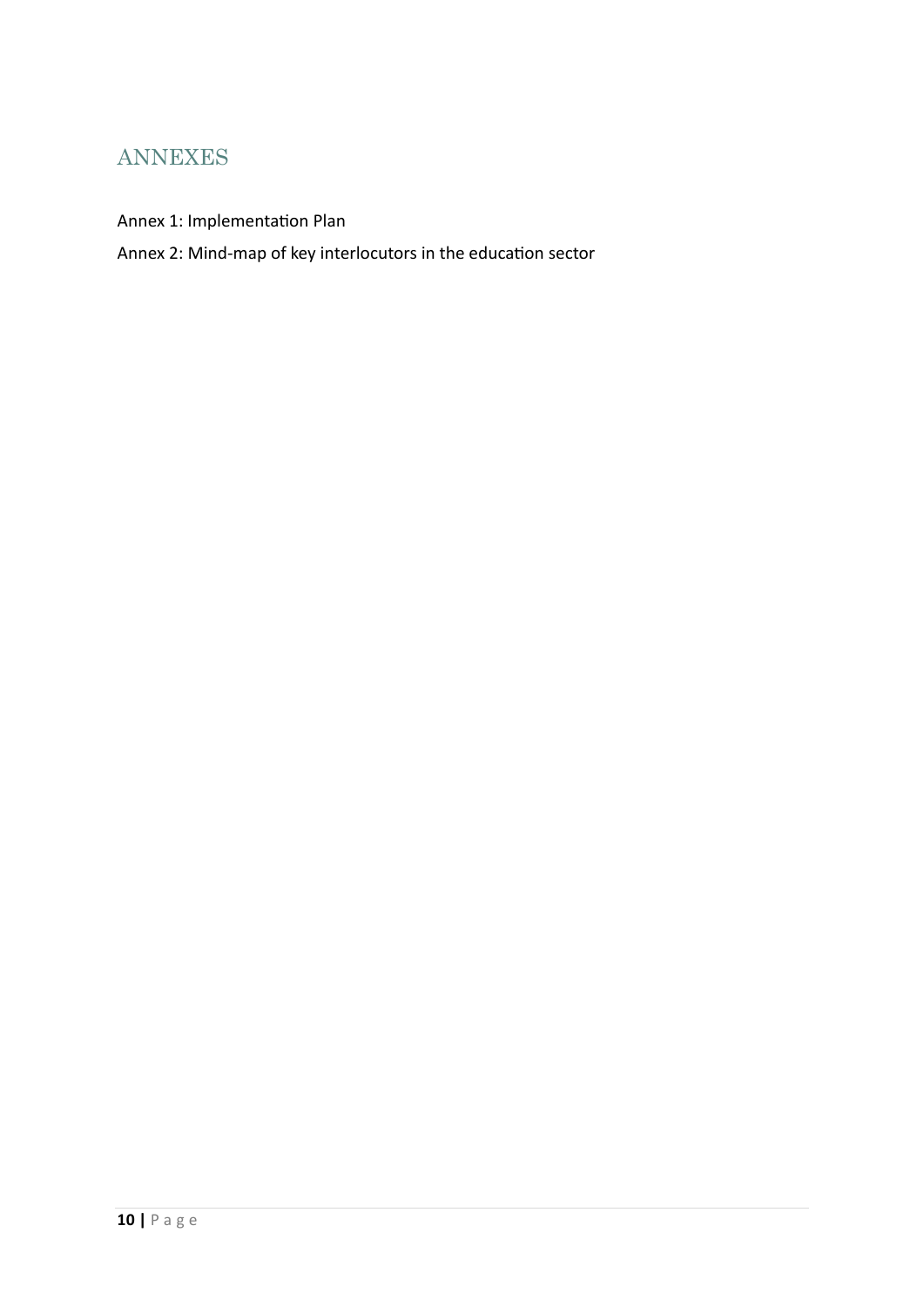| Objective 1: Access to quality primary, secondary and tertiary education                                                                                                                                                                                                                               |                                                                                                                                            |                             |                   |                                                                                                                 |  |  |
|--------------------------------------------------------------------------------------------------------------------------------------------------------------------------------------------------------------------------------------------------------------------------------------------------------|--------------------------------------------------------------------------------------------------------------------------------------------|-----------------------------|-------------------|-----------------------------------------------------------------------------------------------------------------|--|--|
| <b>Activities</b>                                                                                                                                                                                                                                                                                      | <b>Implementation Measures</b>                                                                                                             | <b>Responsibility</b>       | <b>Time Frame</b> | <b>Assumptions</b>                                                                                              |  |  |
| Maintain Refugee Village schools in locations where no public schools<br>are available                                                                                                                                                                                                                 | Use the results from the school mapping exercise to determine<br>locations where no public schools exist                                   | COI, SOQ, SOP               | 2020-2022         | Community is on board regarding sendir<br>schools, including girls.<br>Refugees are allowed access to public so |  |  |
| ii) Prioritize community funded schools in Refugee Villages by supporting foundations in Punjab, KP and Balochistan to provide support to<br>the community to manage and eventually self-sustain these schools                                                                                         | Explore the possibility of collaboration with the education<br>community schools                                                           | COI, SOQ, SOP               | 2020-2022         | UNHCR is able to use the public-private<br>support the existing community schools                               |  |  |
| iii) Ensure access to public schools for refugees and asylum seekers<br>through advocacy with national, provincial and district education<br>authorities (including school heads and administrators) and other<br>government departments as required                                                   | Continued advocacy with the government, including<br>lidentification of cases where admission has been denied.                             | COI, SOP, SOQ, CBP          | 2020-2022         | The Government of Pakistan continues t<br>public schools for refugees and asylum s                              |  |  |
| iv) Standardise school management committees (SMCs) terms of<br>reference and provide capacity-building training to SMCs in refugee<br>village schools                                                                                                                                                 | Develop ToRs and provide training to SMC members                                                                                           | COI, SOP, SOQ               | 2020              | SMCs continue to function in RV schools                                                                         |  |  |
| v) Register Refugee Village schools with the provincial governments for Start the registration process with the Private School<br>EMIS codes and inclusion by the provincial monitoring / supervisory Registration Authority, followed by advocacy with the district<br>district authorities           | education authorities for EMIS codes                                                                                                       | COI, SOP, SOQ               | 2020-2022         | Full cooperation by the provincial and di<br>authorities                                                        |  |  |
| vi) Use the public-private partnership model, appropriately, to support Explore the possibility of collaboration with the education<br>education delivery and further enhance school enrollment and student foundations in Punjab, KP and Balochistan to provide support to<br>learning outcomes       | <b>RV</b> schools                                                                                                                          | COI, SOP, SOQ               | 2020-2021         | UNHCR is able to use the public-private<br>support RV schools                                                   |  |  |
| vii) Prioritize children with disabilities and support upgrading facilities to Identification of cases of children and youth with disabilities and<br>allow easy access                                                                                                                                | infrastruture support through RAHA to ensure schools are<br>accessible for children and youth with disabilities                            | COI, SOP, SOQ,<br>RAHA, CBP | 2020-2022         | The community is willing to share data o<br>disabilities; RAHA funding is available for<br>schools              |  |  |
| viii) Provide remedial classes to children that may struggle with some<br>subjects in school                                                                                                                                                                                                           | Conduct an assessment of additional tuition needs of students<br>that are in grade 2 and 3 after transition to the Pakistani<br>curriculum | COI, SOP, SOQ               | 2020-2021         | Children in grades 2 and 3 are struggling<br>Pakistani curriculum                                               |  |  |
| ix) Introduce low-cost, local educational technological solutions to Installation of the EDUPi devices in seven schools, establish<br>improve quality and strengthen the capacity of teachers in Refugee baselines of student learning outcomes and provide training to<br>Village and public schools; | school heads for use of the device                                                                                                         | COI                         | 2020              | Technological solutions will assist in imp                                                                      |  |  |
| x) Provide cyclical teacher training to Refugee Village school teachers Next batch of teachers to be identified for PITE training; in<br>through the provincial authorities to improve their capacity, skills and punjab exploring training through PITE for the 53 teachers in Kot<br>knowledge;      | Chandna                                                                                                                                    | COI, SOP, SOQ               | 2020-2022         | PITE continues to provide customised tra                                                                        |  |  |
| xi) Resolve the long delays in acquisition of equivalency certificates for<br>higher secondary Afghan qualifications with the Inter Board Committee<br>of Chairmen (IBCC), Afghan Embassy, UNHCR Afghanistan and the<br>Ministry of Education, Afghanistan;                                            | Take steps towards simplification of the equivalence issue                                                                                 | COI                         | 2020              | IBCC and the Afghan government are ful                                                                          |  |  |

s on board regarding sending their children to public ding girls.

allowed access to public schools

e to use the public-private partnership mechansim to xisting community schools

ent of Pakistan continues to support free access to s for refugees and asylum seekers

ae to function in RV schools and agree to the training

ion by the provincial and district education

e to use the public-private partnership mechansim to hools

ity is willing to share data of children and youth with AHA funding is available for rehabiliation of public

ades 2 and 3 are struggling with the content of the iculum

I solutions will assist in improving quality

Is to provide customised training for RV teachers

Afghan government are fully on board.

## **REFUGEE EDUCATION STRATEGY 2020-2022**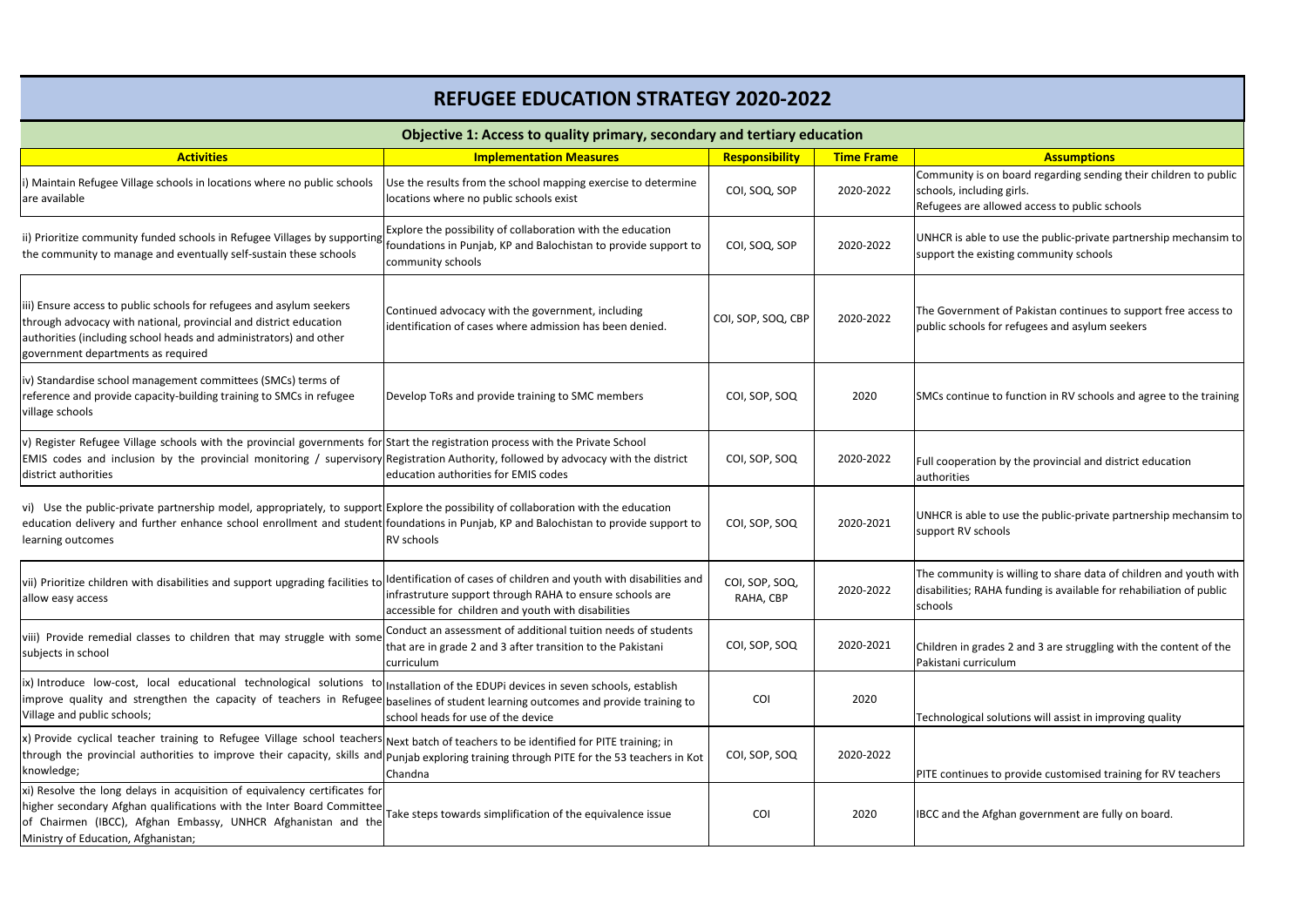|                                                                                                                                                                                                                                                                                                                                                                                                                                                                                                                                                             | <b>Objective 4: Strengthen the linkages to education pathways</b>                                               |                       |                   |                                                                                              |
|-------------------------------------------------------------------------------------------------------------------------------------------------------------------------------------------------------------------------------------------------------------------------------------------------------------------------------------------------------------------------------------------------------------------------------------------------------------------------------------------------------------------------------------------------------------|-----------------------------------------------------------------------------------------------------------------|-----------------------|-------------------|----------------------------------------------------------------------------------------------|
| iv) Use RAHA Program funding in consultation with provincial education<br>authorities and the Commissionerate of Afghan Refugees (CAR) to both<br>up-grade and increase the absorption capacity of public schools through Use the results of the school mapping exercise to identify public<br>the construction of additional classrooms, toilet and washroom facility, schools that need upgradation to enrol more refugee children<br>science and computer labs, and training for teachers, education<br>administrators and school management committees. |                                                                                                                 | COI, SOP, SOQ         | 2020-2022         | There is funding available to continue R/                                                    |
| iii) Provide Urdu and English language support to students in Refugee Conduct a needs assessment to ascertain how many children<br>Village schools to assist with the curriculum transition;                                                                                                                                                                                                                                                                                                                                                                | require language support in Ry schools; based on the results<br>arrange for training through Pakistani teachers | SOP, SOQ              | 2020-2021         | Young children in junior classes actually<br>language                                        |
| ii) Sign Letters of Understanding (LOUs) with key development partners<br>to include refugees in their ongoing education programmes;                                                                                                                                                                                                                                                                                                                                                                                                                        | Ongoing meetings with development partners                                                                      | COI, SOP, SOQ         | 2020              | Development partners willingness to inc<br>their ongoing programmes                          |
| i) Advocate for inclusion of refugee children in provincial education<br>sector plans, including through the Global Partnerships for Education Ongoing activity<br>focal point for Pakistan;                                                                                                                                                                                                                                                                                                                                                                |                                                                                                                 | COI, SOP, SOQ         | 2020              | The willingness of the provincial educati<br>include refugees in the ESPs                    |
| <b>Activities</b>                                                                                                                                                                                                                                                                                                                                                                                                                                                                                                                                           | <b>Implementation Measures</b>                                                                                  | <b>Responsibility</b> | <b>Time Frame</b> | <b>Assumptions</b>                                                                           |
| cultural constraints.                                                                                                                                                                                                                                                                                                                                                                                                                                                                                                                                       | learning programmes<br>Objective 3: Include refugees within the public education programs and systems           |                       |                   | programmes for girls                                                                         |
| iv) Pilot connected learning programmes for refugees that live in remote<br>locations, with a focus on girls who cannot access universities due to                                                                                                                                                                                                                                                                                                                                                                                                          | Liaise with the Kenya operation regarding their connected                                                       | COI                   | 2020              | There is funding available to pilot conne                                                    |
| iii) Use Afghan refugee youth as role models to encourage the<br>participation of girls in schools to help reduce the high drop-out<br>rate at the primary level;                                                                                                                                                                                                                                                                                                                                                                                           | Identify role models from within DAFI alumni to act as role<br>models                                           | COI                   | 2020              | Female DAFI alumni agree to act as role<br>and urban locations to encourage girls to         |
| ii) Prioritize scholarships for girls and their progression from<br>primary to secondary school;                                                                                                                                                                                                                                                                                                                                                                                                                                                            | Discuss the benefits with Programme colleagues vs sustainability                                                | COI                   | 2020              | Programme agrees to the scholarships                                                         |
| curriculum to allow girls to complete their primary cycle in thirty-two<br>months and enrol in formal secondary schools;                                                                                                                                                                                                                                                                                                                                                                                                                                    | Use the results to take an informed decision                                                                    | COI, SOP              | 2021              | The results show a positive impact of the<br>enrolment. There is funding available to        |
| i) Scale-up Home-Based Girls' Schools for older, out-of-school girls,<br>introducing provincial government's certified accelerated education                                                                                                                                                                                                                                                                                                                                                                                                                | Conduct an impact assessment of the HBGS in KP after<br>introduction of the AE curriculum                       | SOP                   | 2020              | The accelerated education curriculum w<br>to transition from primary to formal sec<br>months |
| <b>Activities</b>                                                                                                                                                                                                                                                                                                                                                                                                                                                                                                                                           | <b>Implementation Measures</b>                                                                                  | <b>Responsibility</b> | <b>Time Frame</b> | <b>Assumptions</b>                                                                           |
|                                                                                                                                                                                                                                                                                                                                                                                                                                                                                                                                                             | Objective 2: Increase girls' participation in education                                                         |                       |                   |                                                                                              |
| xiii) Advocate with the Higher Education Commission for the same fee Follow-up with the HEC regarding moving a summary to the<br>concessions in tertiary level institutions for mandate refugees.                                                                                                                                                                                                                                                                                                                                                           | Ministry of Interior for same fee concessions                                                                   | COI, SOP, SOQ         | 2020-2022         | The Ministry of Interior agrees to the sai<br>mandate refugees                               |
| Education Report (ASER) learning assessment survey conducted by the Contact ASER to explore the possibility of inclusion of RV schools<br>Idara-e-Taleem-o-Agahi;                                                                                                                                                                                                                                                                                                                                                                                           | in the next ASER report                                                                                         | COI                   | 2020-2021         | The Idara-e-Taleem-o-Agahi is willing to                                                     |
| xii) Advocate for the inclusion of refugees in the Annual Status of                                                                                                                                                                                                                                                                                                                                                                                                                                                                                         |                                                                                                                 |                       |                   |                                                                                              |

i) Provide information to secondary level refugee students

skills-training centres;

about certified government technical and vocational courses and Establish linkages between current livelihood trainings provided

Ileem-o-Agahi is willing to cover RV villages f Interior agrees to the same fe concessions for

ed education curriculum will assist in allowing girls to transition from primary schools in 32

bw a positive impact of the HBGS on grils' ere is funding available to scale up the programme

lumni agree to act as role models and travel to RVs ations to encourage girls to finish school

Ing available to pilot connected learning or girls

of the provincial education departments to es in the ESPs

partners willingness to include refugee children in orogrammes

in junior classes actually need assistance with

ng available to continue RAHA projects in education

by uNHCR and secondary school students studying in RV schools

COI 2020-2022

Secondary level students are willing to transfer into the technical and vocational stream of education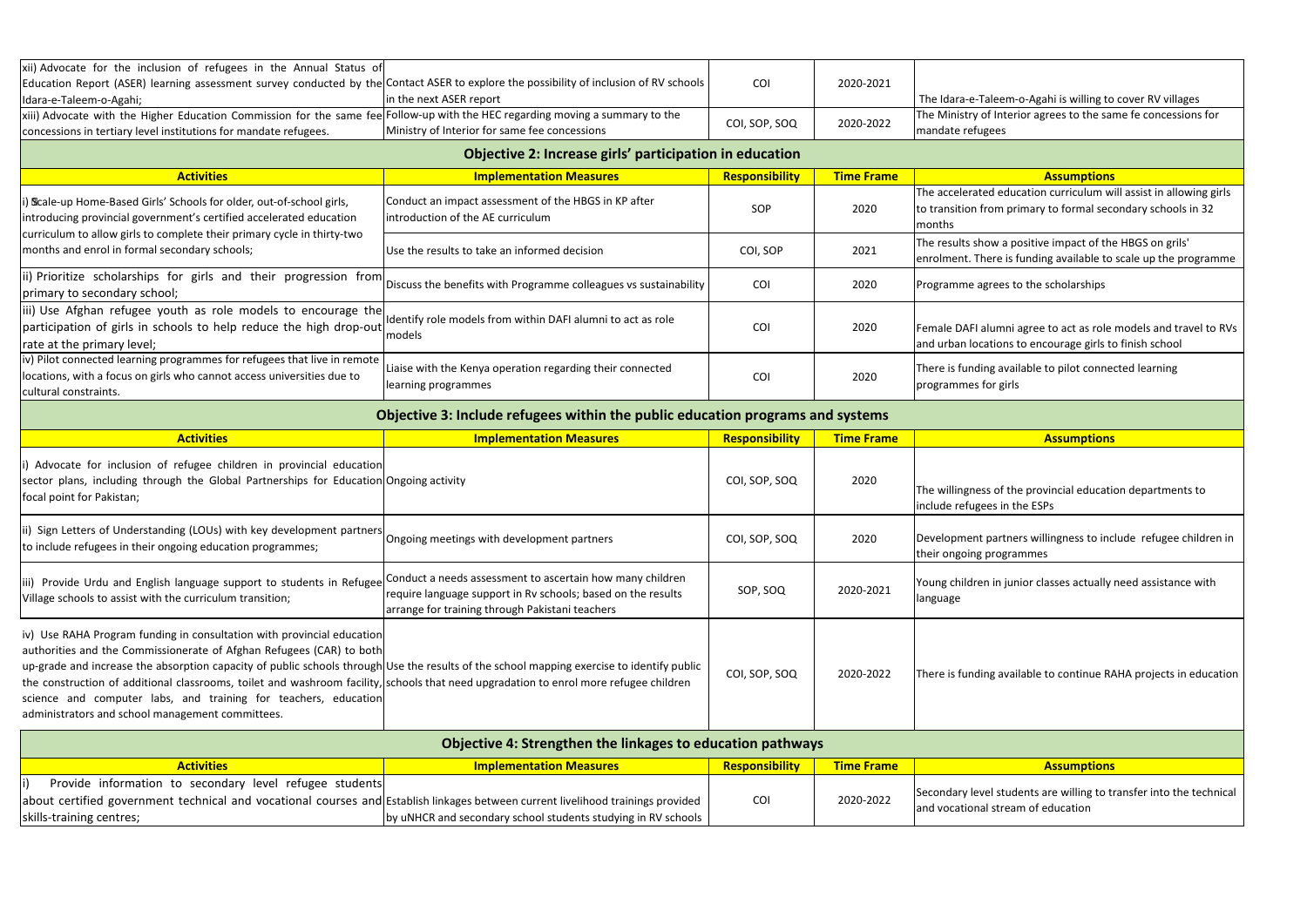| $\vert$ ii)<br>Allocate a percentage of students to be selected from<br>Refugee Village schools for the UNHCR funding provided to the<br>National Vocational & Technical Training Commission (NAVTTC) for<br>training of refugee and host community youth; | Negotiate the terms with NAVTTC                                                        | <b>COI</b>    | 2020      | NAVTTC's agre                     |
|------------------------------------------------------------------------------------------------------------------------------------------------------------------------------------------------------------------------------------------------------------|----------------------------------------------------------------------------------------|---------------|-----------|-----------------------------------|
| $\vert$ iii)<br>Establish links across the border to connect with DAFI alumni<br>for employment opportunities in Afghanistan, possibly through<br>the DAFI alumni portal;                                                                                  | Make the DAFI alumni portal functional and connect with alumni<br>based in Afghanistan | <b>COI</b>    | 2020      | The alumni sho<br>with current D  |
| Identification of government programmes launched to<br>iv)<br>ensure enrolment of out of school children and advocate for Continued advocacy with the government, including provision of<br>inclusion of refugees in these programmes;                     | out of school refugee children data to the government                                  | COI, SOP, SOQ | 2020-2022 | The willingnes<br>include refuge  |
| $ v\rangle$ Advocate the inclusion of refugee youth in government led<br>initiatives such as <i>Ehsaas</i> (percipience or consciousness) and Ongoing activity<br>Kamyab Jawaan (successful youth) programs.                                               |                                                                                        | <b>COI</b>    | 2020      | The willingnes:<br>include refuge |

eement regarding a quota for RV students

how an interest in sharing employment opportunities DAFI students or recent graduates

ss of the provincial education departments to ees in these programmes

ss of the provincial education departments to ees in these programmes